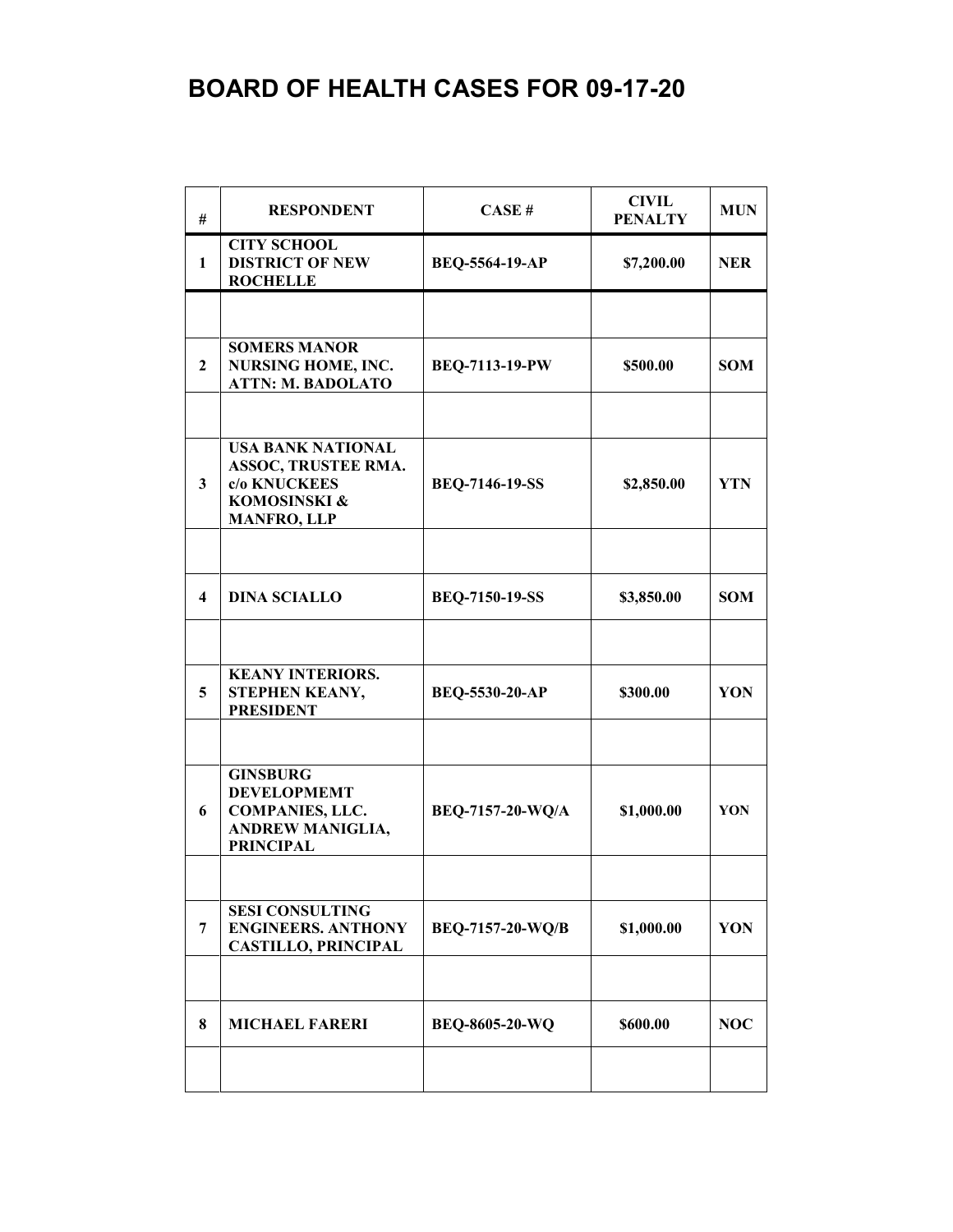## **BOARD OF HEALTH CASES FOR 09-17-20**

| #  | <b>RESPONDENT</b>                                                                                       | CASE#                    | <b>CIVIL</b><br><b>PENALTY</b> | <b>MUN</b> |
|----|---------------------------------------------------------------------------------------------------------|--------------------------|--------------------------------|------------|
| 9  | <b>MID COUNTY AUTO</b><br><b>BODY</b>                                                                   | <b>BEQ-8623-20-AP</b>    | \$600.00                       | <b>MTK</b> |
|    |                                                                                                         |                          |                                |            |
| 10 | <b>MINERVA</b><br><b>APARTMENTS, INC.</b>                                                               | <b>OEHRC-5022-19-PBS</b> | \$1,750.00                     | WHP        |
|    |                                                                                                         |                          |                                |            |
| 11 | <b>NORTH SALEM CSD.</b><br><b>JOHN SIEVERDING,</b><br><b>FACILITIES DIRECTOR</b>                        | <b>OEHRC-600-20-PBS</b>  | \$5,400.00                     | <b>NSM</b> |
|    |                                                                                                         |                          |                                |            |
| 12 | <b>NORTH SALEM CSD.</b><br><b>JOHN SIEVERDING,</b><br><b>FACILITIES DIRECTOR</b>                        | <b>OEHRC-601-20-PBS</b>  | \$2,500.00                     | <b>NSM</b> |
|    |                                                                                                         |                          |                                |            |
| 13 | <b>CARLSHIRE TENANTS,</b><br><b>INC. c/o RMR REALTY</b>                                                 | <b>OEHRC-1200-20-PBS</b> | \$1,200.00                     | LAR        |
|    |                                                                                                         |                          |                                |            |
| 14 | <b>BRIARCLIFF MANOR</b><br><b>ASSOCIATES. GREG</b><br><b>CASDEN, OWNER</b>                              | <b>OEHRC-1500-20-PBS</b> | \$850.00                       | <b>BRM</b> |
|    |                                                                                                         |                          |                                |            |
| 15 | 1465-1467 MIDLAND<br><b>AVENUE CORP.</b>                                                                | <b>OEHRC-1502-20-PBS</b> | \$750.00                       | <b>BRX</b> |
|    |                                                                                                         |                          |                                |            |
| 16 | <b>12 WESTCHESTER</b><br>TENANTS, CORP. c/o<br><b>BENCHMARK</b><br><b>PROPERTY</b><br><b>MANAGEMENT</b> | <b>OEHRC-5023-20-PBS</b> | \$3,450.00                     | WHP        |
|    |                                                                                                         |                          |                                |            |
| 17 | <b>1 LINCOLN REALTY,</b><br>INC. GJERGJI COTAJ,<br><b>OWNER</b>                                         | <b>OEHRC-5025-20-PBS</b> | \$3,400.00                     | WHP        |
|    |                                                                                                         |                          |                                |            |